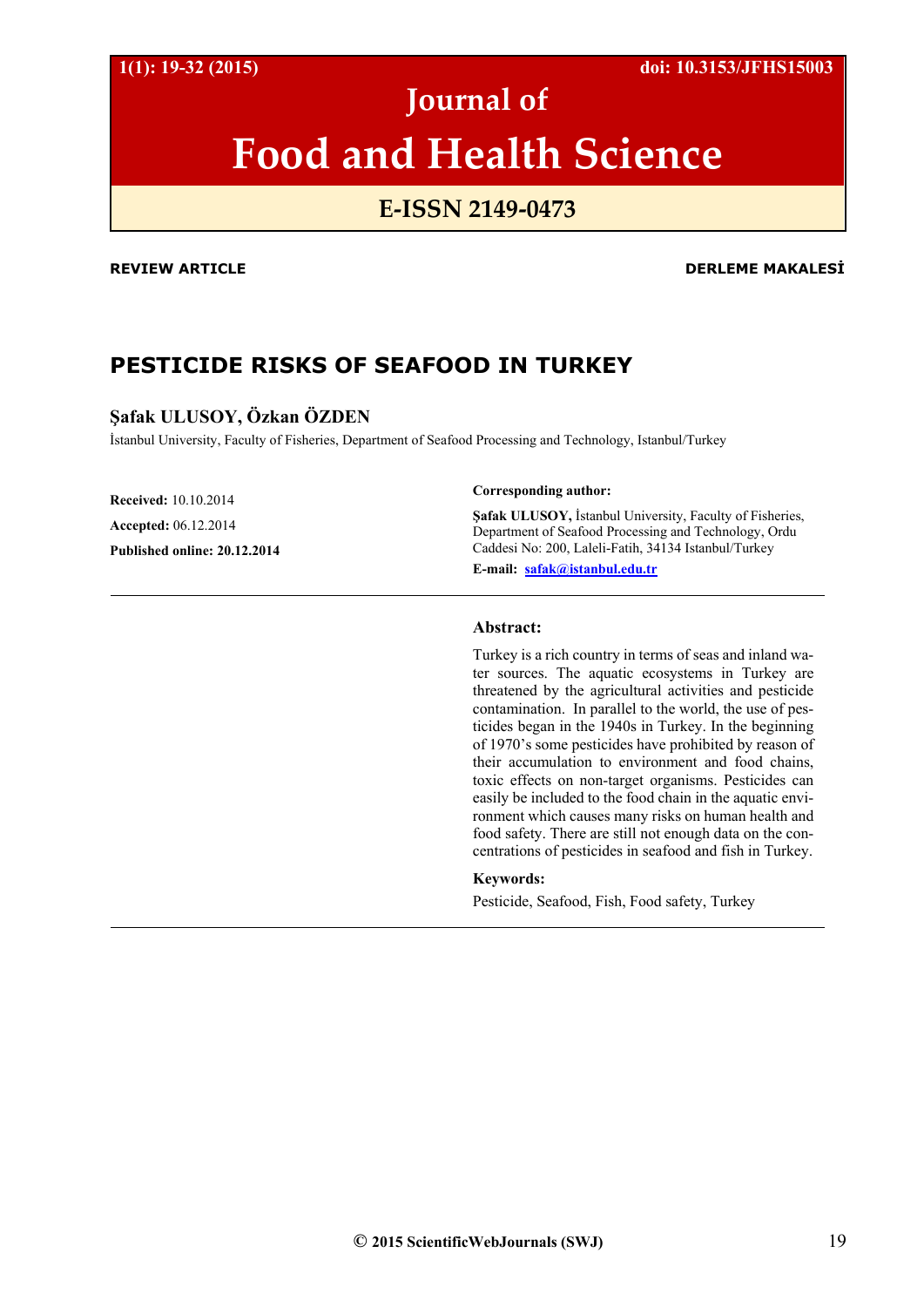### **Introduction**

Pesticide is generally used to describe chemical and biological products which have been specifically developed to control pests, weeds and diseases particularly in the production of food (FAO, 2002). There are several classes of pesticides including insecticides (protect against and/or control insect infestations), fungicides (protect against and/or control the spread of fungal diseases), herbicides (control the competing effects of weeds), molluscicides (control the destructive effects of slugs and snails) and rodenticides (control the activities of rats and mice) (Hamilton and Crossley, 2004).

Pesticides are divided into three main classes according to their chemical structures:

- Organochlorine pesticides
- Organophosphorous pesticides
- Carbamates
- Herbicide acids: 2,4-D, 2,4,5-T
- Urea herbicides: dinuron, linuron
- S-triazines: atrazine, simazine
- Pyrethroids

 Others: organomercury and tin compounds

Organochlorine pesticides are insecticides, which are usually obtained with chlorination of organic substances including carbon-hydrogen and chlorine. They are only insoluble in water, but they do not evaporate easily. Due to their high persistence and lipophilicity, they can cause damage in living organisms by accumulating in fatty tissues. Additionally, they cause environmental pollution due to they are more resistant to naturel conditions than the other groups. Therefore, they highly damage the environment, besides their benefits. This group includes major pesticides such as DDT, HCH and its isomers [α-HCH, β-HCH, γ-HCH (lindane)], heptachlor, dieldrin, aldrin, endosulfan, toxaphene and methoxychlor (Ağca, 2006; Chopra et al., 2010; Erdoğan, 2010).

Polychlorinated biphenyls (PCBs) are chlorinated organic compounds which were produced for industrial purposes in 1930s. PCBs are persistent environmental substances, liphophilic and for certain congeners, bioaccumulative due to their relatively low reactivity and high hydrophobicity. They are found in the sediment by connecting to organic waste. PCBs can contaminate environment, seafood and threat human health as well as OCPs (Bocio et al., 2003; Güvenç and Aksoy, 2007; Seyran and Erişir, 2008).

In recent years, many pesticides of different chemical compositions are currently used for agricultural and control purposes and maintain the availability of low cost all over the world and the use of them has increased rapidly in the last fifty years (Bulut et al., 2010; Mathur et al., 2010; Wilson and Otsuki, 2004). However, chemical pesticides are usually not target-specific and therefore, may cause many problems to non target species. Their transportation is rather easily among air, water, land and span boundaries of programs, geography and generations. Many of them are quite persistent for long periods in the environment. Especially, OCPs are generally characterized by strong persistency, bioconcentration through food webs, and long-range transport. They may impart toxicity to the groundwater and cause harmful health effects. These problems include various toxic effects on immune, nervous, endocrine and reproductive systems, potential carcinogenic effects, brain damage in children, lowered IQ and permanent kidney damage; human pesticide poisonings, fish and bird deaths, pesticide resistance, contamination of food and water with pesticide residues.

Pesticide residues are unused pesticides and also pesticide's degradation product and metabolites in the various inter-compartments. They are transformed into a range of different products due to their susceptibility to biotic and abiotic degradation. Pesticides residues are generally characterized due to lipophilic and hydrophobic properties. Therefore, they persist in the environment and bioaccumulate in food chains, and impose various toxic effects in marine organisms including fish, seafood, planktons etc. Entrance of them into food chain are by atmospheric transport of emissions and their deposition on plants, soils and water. Thus entering the food chain, pesticides residues accumulate and concentrate in the fat of animal products, fish and shellfish. For these reasons, adverse effects on the aquatic ecosystem and human health of pesticides have an important role in environmental and public health problems in the world (Aktümsek et al., 2002; Chopra et al., 2010; Çakıroğulları et al., 2011; Harvey et al., 2008; Kalyoncu et al., 2009; Llobet et al., 2003; Özçelik et al., 2011; Sweilum, 2006; Turgut, 2003; Saler, 2006).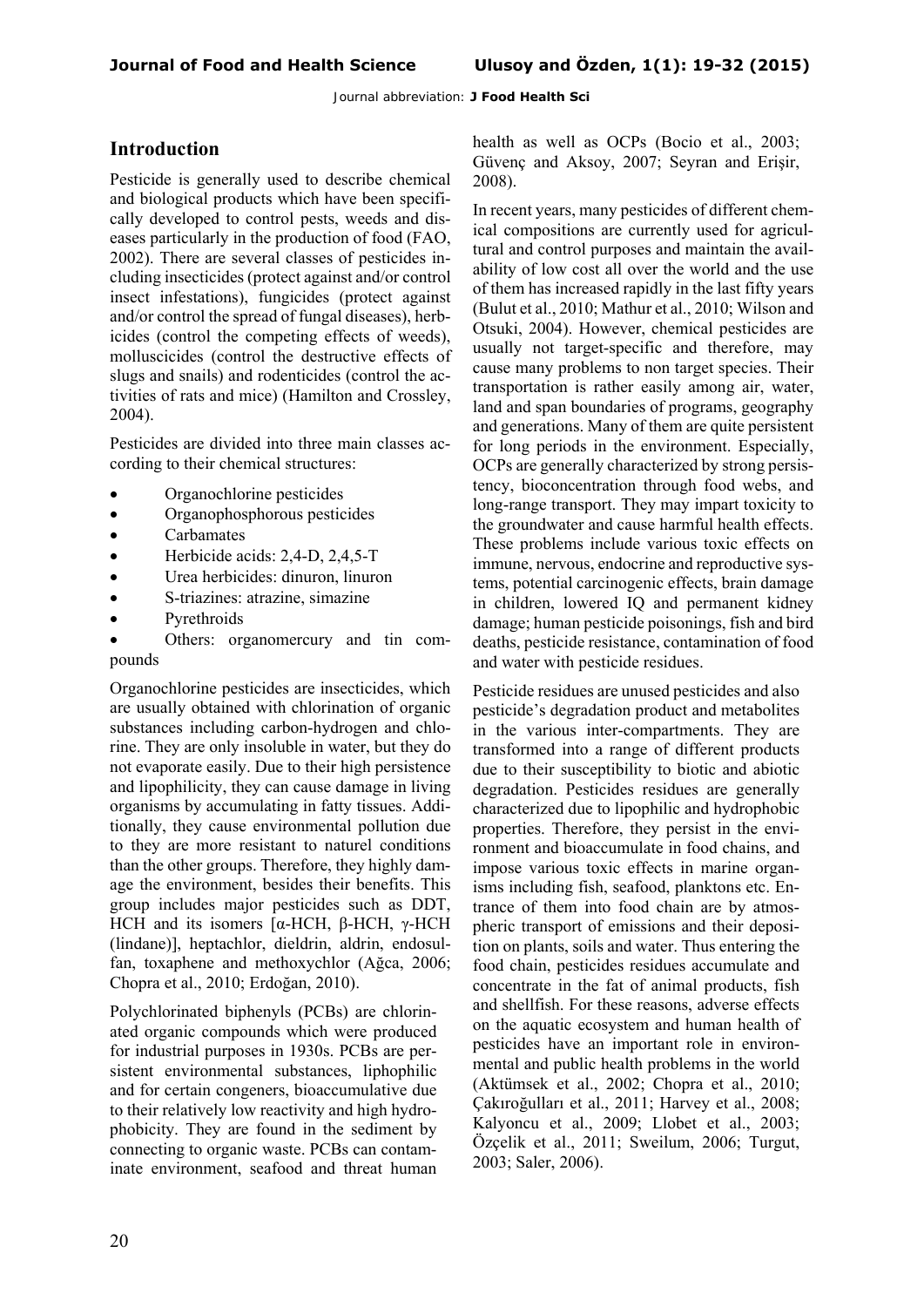#### **Pesticides in Turkey**

Agriculture is one of the leading sectors in the Turkish economy. Total cultivated agricultural land is 20 539 hectares, as total agricultural land is 38 247 hectares in 2011 in Turkey. Despite the decreasing share of gross domestic product, agricultural production has been increasing since 2000. The amount of agricultural production in 2009 was TRY 79 billion (TÜİK, 2011; Turkish Agriculture Industry Report, 2010). The usage of pesticides play a very important role in our country in order to increase the amount of product obtained per unit area in these agricultural areas as well as in other countries. The world pesticide consumption is approximately 3 million tons, 0.6% is the share of Turkey. Although pesticide use per hectare in Turkey is very low compared to developed countries, the most consumed pesticides have significant environmental and health risks. Uncontrolled and unconscious use of pesticides in agriculture affect non-target organisms, which cause deterioration of ecological balance by contaminated land, inland waters and sea (Başpınar et al., 2010; Kaya, 2007; Yeşil and Ögür, 2011). The usage of pesticides in Turkey started with use of DDT in the 1960s after II World War. Even after the ban of OCPs including aldrin, endrin, DDT, dieldrin, hexachlorocyclohexane (HCHs), heptachlor, chlordane and toxaphene between 1971 and 1989, they are still being used illegally in some regions (DPT 2001; Okay et al., 2011). Unconscious and dangerous practices of them are very common, although Turkey is country that uses very little pesticide now (Bulut and Tamer, 1996). Pesticide consumption values of Turkey are shown in Table 1 according to 2008 data. The usage of PCBs in Turkey was restricted in the industry in 1973 and their usage in open systems was strictly banned on January 1 1996 (Güvenç and Aksoy, 2007). Regulation about the licensing of pesticides and similar substances came into force on 17 February 1999 in Turkey.

Use of total annual pesticide was 33,000 tons between 1998 and 2004 in Turkey (Güvenç and Aksoy, 2007; Okay et al., 2009). According to the data 2008, the amount of the use of total insecticides and the other total pesticides were 10827.00 and 12137.00 tons, respectively (Food and Agriculture Organization of the United Nations [FAO], 2011). Marmara, Aegean and Mediterranean Regions of Turkey are major areas where pesticides are most used. As shown Figure 1, insecticides are the most consumed group in these pesticides (Arslan, 2009; DPT, 2008).



#### **Figure 1.** Pesticide usage amount of Turkey according to the groups in 2004 (DPT, 2008)

Table 2 shows some pesticides prohibited in Turkey. The usage, production and importation of most pesticide components were prohibited by the reason of toxicological and ecotoxicological risks (DPT, 2001). Figure 2 shows the regional agricultural production in Turkey (DPMARA, 2011).

The most commonly used pesticides in Turkey carries significant risks for the environment and human health, despite the pesticide consumption in Turkey is less than the world average (Delen et al., 2005). There are claims about banned or restricted pesticides are still being used, since pesticides are still determined high concentrations in aquatic ecosystems and seafood (Ayas, 2007).

#### *Seafood and Pesticides*

Today, the widespread use of pesticides has resulted in the presence of their residues in the aquatic environment (Özçelik et al., 2011). Large quantities of pesticides reside in coastal sediments, open-ocean waters and freshwater ecosystems. Pesticides residues reach the aquatic environment through direct runoff, leaching, careless disposal of empty containers, uncontrolled discharge of contaminated industrial equipment washings, etc. (Atamanalp and Yanık, 2001; Ferrante et al., 2010; Smith and Gangolli, 2002). Distribution of a pesticide in the environment varies according to its chemical structure, physical properties, formulation type, application method, the climate and agricultural conditions (Topçu Sulak et al., 2012).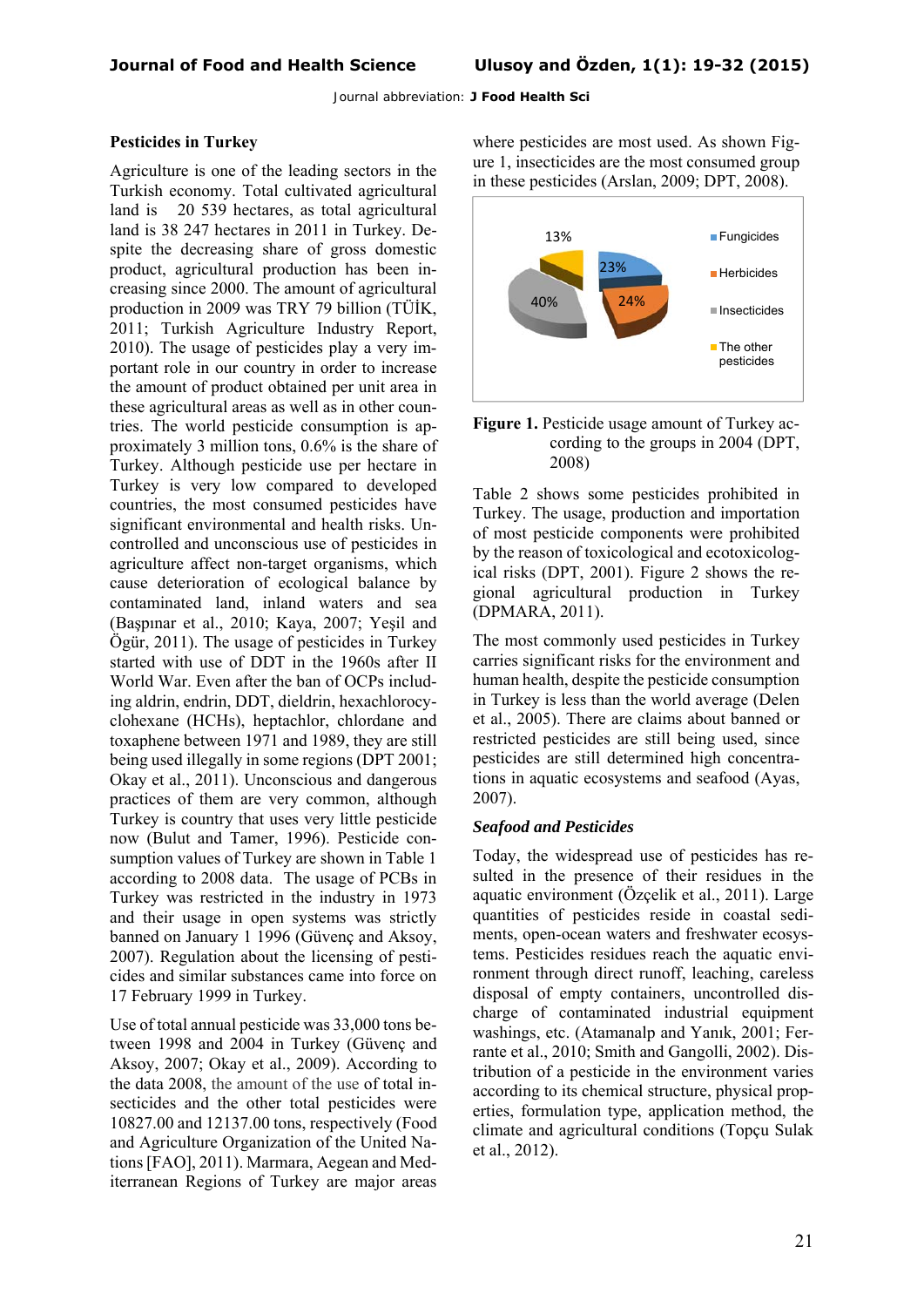Journal abbreviation: **J Food Health Sci** 



**Figure 2.** Map of agricultural production of Turkey (Department of Publication of the Ministry of the Agriculture and Rurl Areas, 2011).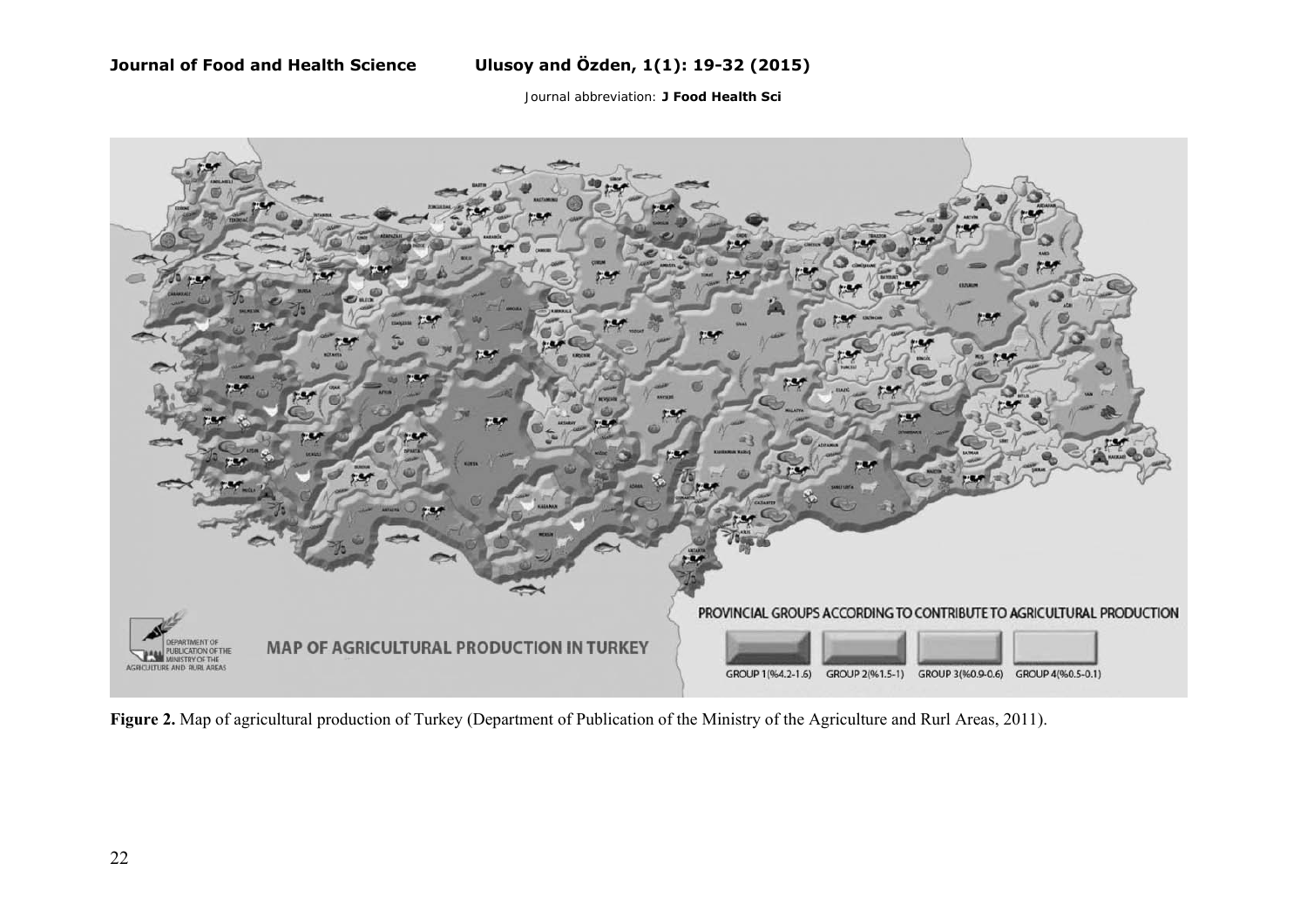|               | 1998.  | 999     | 2000   | 2001    | 2002    | 2003    | 2004   |  |  |  |
|---------------|--------|---------|--------|---------|---------|---------|--------|--|--|--|
| Insecticides  | 10.450 | 9 0 8 9 | 11.788 | 11 544  | 9 1 5 9 | 11 492  | 13 793 |  |  |  |
| Herbicides    | 5.743  | 7408    | 6958   | 6 1 9 2 | 7416    | 11 352  | 8 707  |  |  |  |
| Fungicides    | 8.613  | 7.036   | 7 777  | 5909    | 8 0 7 5 | 9859    | 10.394 |  |  |  |
| <b>Others</b> | 9.605  | 8058    | 7.025  | 4 691   | 6.667   | 3.221   | 2.549  |  |  |  |
| Total         | 34.411 | 31.591  | 33.548 | 28.336  | 31 317  | 35 9 24 | 35.443 |  |  |  |

**Table 1.** Pesticides Consumption in Turkey (tonnes) (DPT, 2008)

#### **Table 2.** Pesticides prohibited in Turkey

| Name                  |           |                                                         | Prohibited date |
|-----------------------|-----------|---------------------------------------------------------|-----------------|
| Dieldrin              |           |                                                         | 1971            |
| Aldrin                |           |                                                         | 1979            |
| Endrin                |           |                                                         | 1979            |
| Lindane               |           |                                                         | 1979            |
| Heptachlor            |           |                                                         | 1979            |
| Chlordane             |           |                                                         | 1979            |
| E-Parathion           |           |                                                         | 1979            |
| $2,4,5-T$             |           |                                                         | 1979            |
| $2,4,5-T$             |           |                                                         | 1979            |
| Chlordimeform         |           |                                                         | 1979            |
| Mercury               | chemicals | (methoxyethylmercury)                                   | 1982            |
|                       |           | chloride, phenylmercury acetate, phenylmercury chlorid) |                 |
| Arsenical chemicals   |           |                                                         | 1982            |
| Chlorbenzilate        |           |                                                         | 1982            |
| DDT (Limitation 1978) |           |                                                         | 1985            |
| BHC (Limitation 1978) |           |                                                         | 1985            |
| Fluorodifen           |           |                                                         | 1987            |
| Chlorpropylate        |           |                                                         | 1987            |
| Dinoseb               |           |                                                         | 1988            |
| Daminozide(Alar 85)   |           |                                                         | 1989            |
| Toxaphene             |           |                                                         | 1989            |
| Zineb                 |           |                                                         | 1991            |
| Azinphos Ethyl        |           |                                                         | 1996            |
| (DPT, 2001)           |           |                                                         |                 |

Pesticide residues may enter a marine organism in several ways: direct uptake from contaminated water through dermis or gills, consumption of contaminated sediment, or consumption of previously contaminated organisms. Pesticides are also applied directly to water to control unwanted algae and invertebrates (Kaya, 2007). It is generally known that the resistant variety residues which are identified in marine environment move to the sea through the atmosphere (Figure 3).

Once these contaminants enter an organism, they tend to remain in the animal tissues and may build up with subsequent exposures. As contaminated organisms are consumed, contaminants may be passed from one organism to the next (Barlas et al., 2000; Harvey et al., 2008).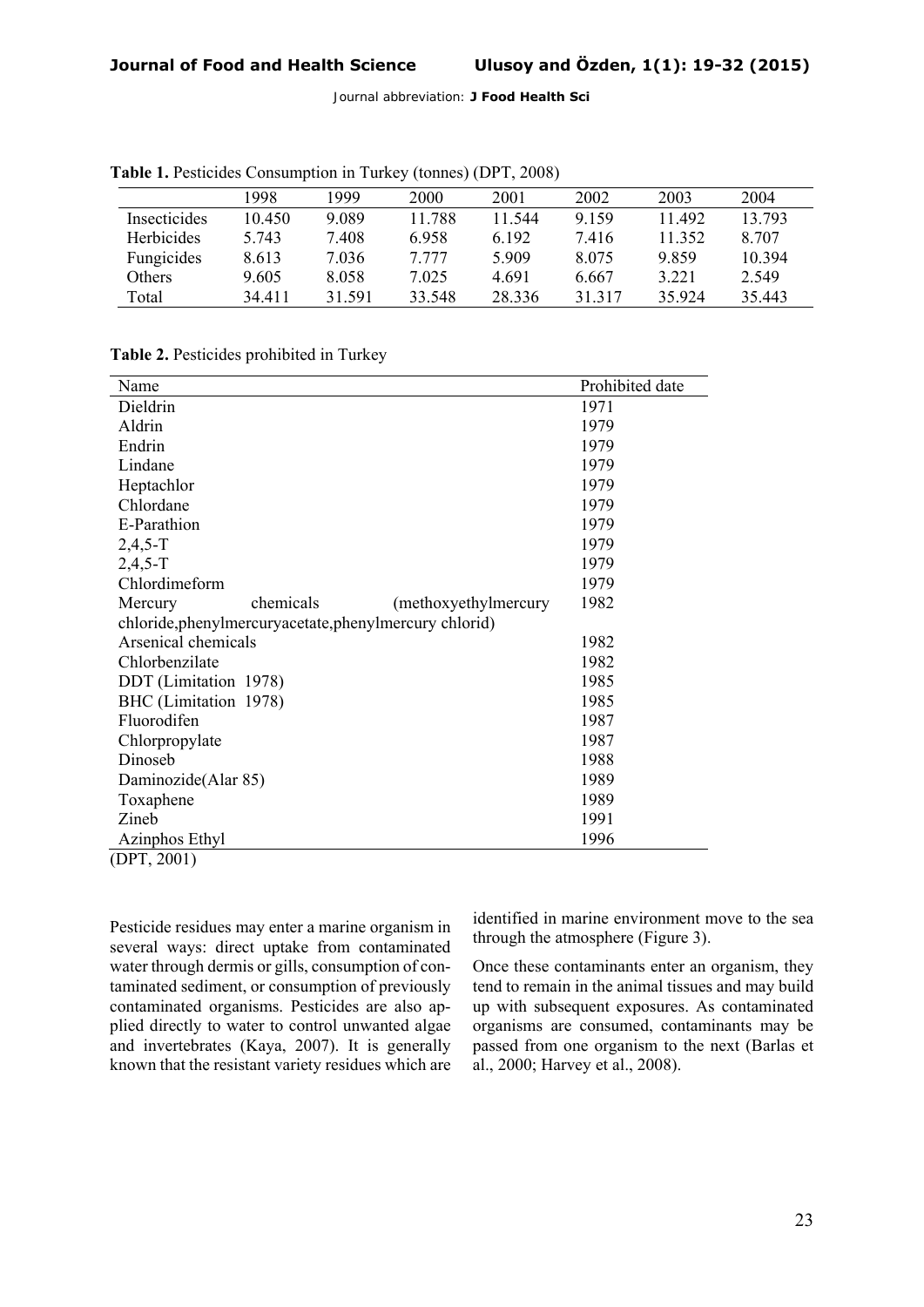

## **Transition of Pesticides to Seafood**

**Figure 3.** Moving of organochlorine compounds from air, river, sewage to marine environment (modified by Smith and Gangolli, 2002).

Organochlorine pesticides containing DDT, BHC and its isomers, endosulfan, aldrin, methoxychlor, chlordane, endrin, heptachlor, and PCBs are persistent in the environment and are also capable of long-range transport and bioaccumulation in human and other animal tissues. These persistent highly synthetic compounds accumulate in the organs and tissues of living different organisms passing through the biological phospholipid membranes. Thus, they are conveyed through the food chain to humans (Chopra et al., 2010; Syasina, 2003). These compounds have low water solubility, particularly in seawater and they are lipophilic with high octanol/water partition coefficients (log P o/w). Thereby, fish and shellfish represent an important source of OCP intake (Smith and Gangolli, 2002; Takazawa et al., 2008). These chemical residues usually concentrate in tissues with high fatty content or in muscle, or in specific organ systems, depending on the lipophilic nature of the specific chemical and how the chemical is metabolized (Barlas et al., 2000; Harvey et al., 2008). These liphophilic, persistent pollutants accumulate in these fat deposits and can cause toxic effects. The distribution of these chemicals in aquatic environment is dynamic, complex and depends on the seasonal variations and local conditions (Smith and Gangolli, 2002). Therefore, aquatic ecosystems play an important role in major source of human exposure to organochlorine compounds with food chain (Ferrante et al., 2010; Takazawa et al., 2008).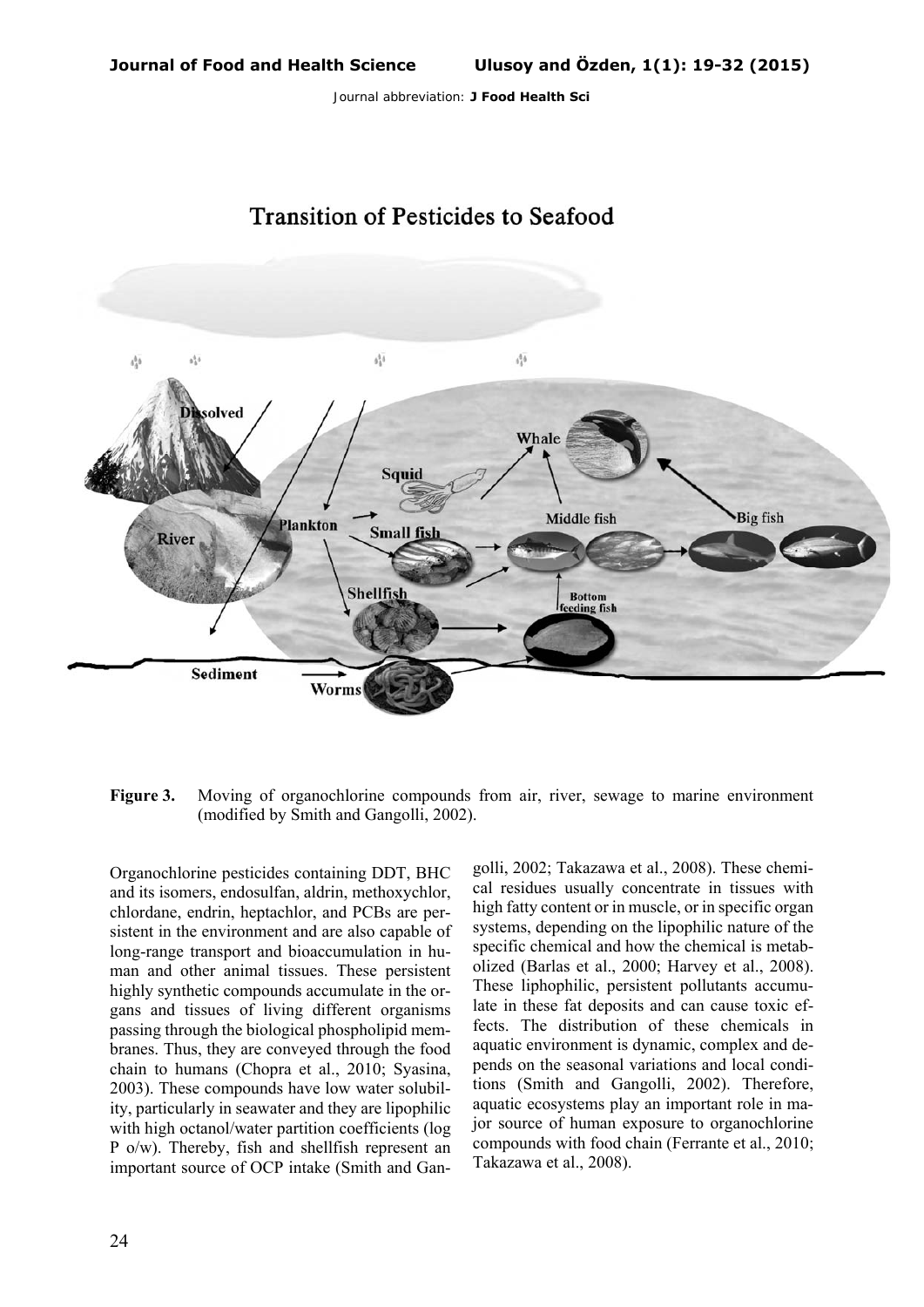PCBs are found in sediment by connecting to organic waste due to lipophilic properties of them. Thus, they accumulate in organisms which live in sediment. PCBs enter the food chain by fish and other seafood eat these aquatic organisms. Therefore, aquatic organisms strongly accumulate PCBs from water and food sources. Despite some PCBs are metabolized by fish, some of them accumulate in their fatty tissue. PCBs accumulation in fatty tissue depends on the amount and duration of exposure, chemical structure of the compound. PCBs which contain high amounts of chlorine tend to accumulate more than the other pesticide which contain low amount of chlorine. PCBs which contain low chlorine amount are disposed faster by metabolism. The accumulation of residues in any aquatic organism in the marine environment varies according to the organism occupies in marine food chain and from country to country. Despite the low consumption of fish and seafood in human diet, they are major sources of these compounds into the human body. There have been confirmed that most of these compounds affects human health in the world (Boscolo et al., 2007; Çakıroğulları et al., 2011; Güvenç and Aksoy, 2007). Concentrations of pesticide residues in the fish are about 1000-10000 times higher than in water. Although seafood consumption is very useful for human health, seafood consumption has been reported as an important route of human exposure to a variety of chemical contaminants. So, fish is an indicator because of containing high concentrations of these substances. The amount of pesticide residues varies according to the species of fish and their sizes (Aktümsek et al., 2002; Barlas et al., 2000; Storelli, 2008).

#### *Seafood Safety Related to Pesticides in Turkey*

Today, nutrition is one of the most important problems in the growing world population. Food safety is a significant concern for food processors and consumers. Therefore, the use of pesticides has increased for getting more efficiency in agricultural areas. Although pesticides provide significant benefits, there are serious concerns regarding their use in the world because of the chemical stability of these compounds, their high lipid solubility and toxicity to humans and animals (Ezemonye et al., 2009; Karakaya and Boyraz, 1992; Mead et al., 1999). Their lipophilicity and resistance to degradation leads to a lifelong accumulation of these compounds in human tissues and fluids (Kurşun and Mor, 2008).

Food consumption is an important pathway for exposure to pesticide contaminants and these exposures to pesticides in food may pose a public health risk (Liu et al., 2010). Organic pollutants in food accumulate in biological organisms especially fish and meat because of lipophilic and stability environment properties (Ağca, 2006). Seafood usually contains residues of pesticide and is often considered to be a major source of intake of these contaminants for humans (Falandysz et al., 2004). Pesticides such as OCPs and polychlorinated biphenyls adversely affect environmental system and human health, and therefore, clarifying the residual concentrations of OCPs in aquatic biota is necessary to assess their risk to human health and to protect natural ecosystems (Takazawa et al., 2008). When pesticides are used over the recommended doses, they can leave too much residue in foodstuffs (Karakaya and Boyraz, 1992). Levels of pesticide residues in foodstuffs should not cause harm to human, animal and environmental health. Therefore, to know amount of pesticide residue is important for human health and export food products. The tolerance limit of produced any new pesticide must be determined with pharmacological and toxicological examinations before being released (Kınık, 2002). Developing countries prefer to use cheap chemicals such as DDT, HCH, BCH. That's why residues in food, contamination of environment and exposure of public are higher. They also entail risks to public health (Carvalho, 2006). Although consumption of pesticides is very low in our country, unconscious and dangerous practices are very common (Bulut ve Tamer, 1996). Table 3 shows maximum residue levels of some pesticides in all products according to Turkish Food Codex. Some pesticide values of seafood determined in Turkey are shown in Table 4 and Table 5. The PCBs levels in the studies were not hazardous to people. The maximum limit value of sum of PCB 28, PCB 52, PCB 101, PCB 138, PCB 153 and PCB 180 in fish meat is 75 ng/g according to Turkish Food Codex (Turkish Food Codex, 2011). The maximum residue limits of OCPs have not been determined for fish and seafood yet in the Turkish Food Codex and European Commission Directive. Hence, these values could not be evaluated in terms of food safety and public health (Aksoy et al., 2012).

Turkey is a country surrounded by seas on three sides and is considered to be affected by the risks of pesticides due to having large agricultural area and 26.2 million hectares of land in terms of sea,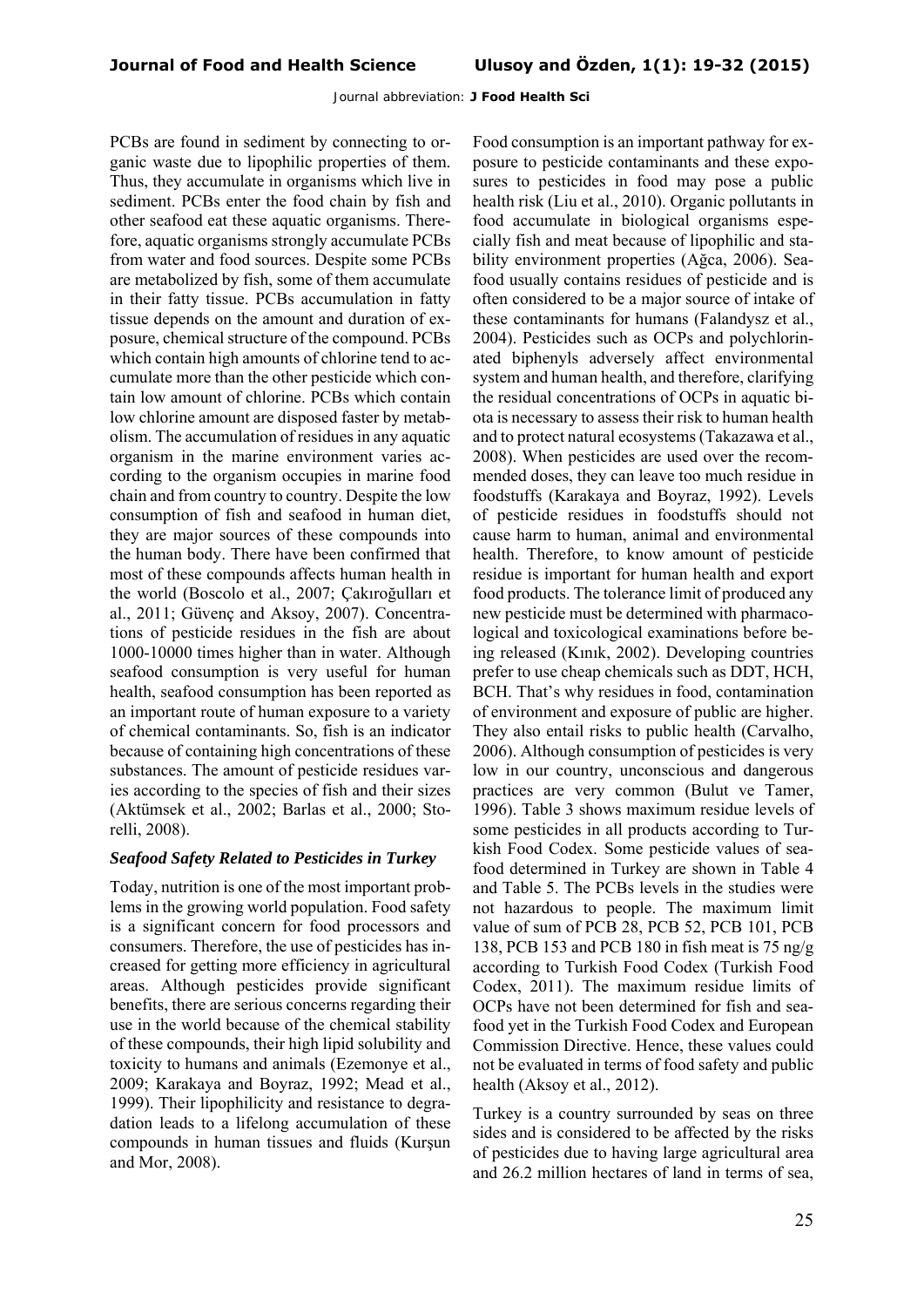lakes, ponds and streams (Agricultural and Food Panel, 2003; Başçınar et al., 2008).

These aquatic ecosystems have been contaminated by persistent pollutants of agricultural and industrial origin (Erkmen and Kolankaya, 2006). So, the determination of presence of pesticides in fish and seafood is important not only from ecological but also from public health perspective (Kalyoncu et al., 2009).

Although usage of OCPs has been prohibited in most countries including Turkey, they were detected in surface waters, sediments and suspended solid more than many years after they were prohibited (Turgut, 2003).

Studies on pesticide residues in seafood in Turkey are very low (Delen et al., 2005). As a result, the levels of pesticide on seafood should be done consistently and their results should be published in reports. The ministry of government should monitor the levels of pesticides regularly and evaluate the results properly. Both producers and consumers should be made conscious in order to prevent pesticide contamination in fish and seafood.

Pesticide usage should be controlled to ensure food safety for public health in Turkey, as well. Low risk and environmentally friendly pesticides should be used just as in the case of Europe and America.

Food consumption is the most important factor affecting human health in the life span. Health problems are one of the most important issues in the world. Hence, this is the most sensitive over the society. Seafood is expected to be most important protein source of the future with increasing global warming. In this sense, a healthy supply of seafood is becoming more important for countries and societies. In this field, marine contamination is an increasing major problem due to developing industry and modern farming methods. Therefore, pesticide consumption limit values and, how often and how much amount of pesticides got the consumer in seafood nutritional regime have great importance in the most of the countries. Intensive consumption of seafood will lead to various toxicity and carcinogenic effects depending on the kind of pesticide being exposed.

#### **Conclusion**

In terms of public health, a regular monitoring is required not only for marine and aquatic areas, but also for the whole environment (including the agricultural sector) for pesticide contamination in Turkey. Informing consumers by the Ministry with one or two annual reports will help the formation of properly accessible references regarding world nutrition literature. Thus, this will also accelerate to take necessary measures. Open access to all this information on the internet is also very important.

Agricultural and industrial usage policies of pesticides, common monitoring programs should be established by countries that contain or limit marine and inland waters against the pollution. Consumer awareness trainings are also required for the implementation of all these procedures in a healthy way. It means that self-control system of all individuals living in these countries will create.

| Compound                                     | Amount $(ng/g)$ |
|----------------------------------------------|-----------------|
| Heptachlor                                   | 10              |
| Endrin                                       | 10              |
| $\Sigma$ DDT                                 | 50              |
| <b>HCB</b>                                   | 10              |
| Lindane                                      | 10              |
| Chlordane (total of cis and trans chlordane) | 10              |

**Table 3.** Maximum residue levels of some pesticides in all products (Turkish Food Codex 2009).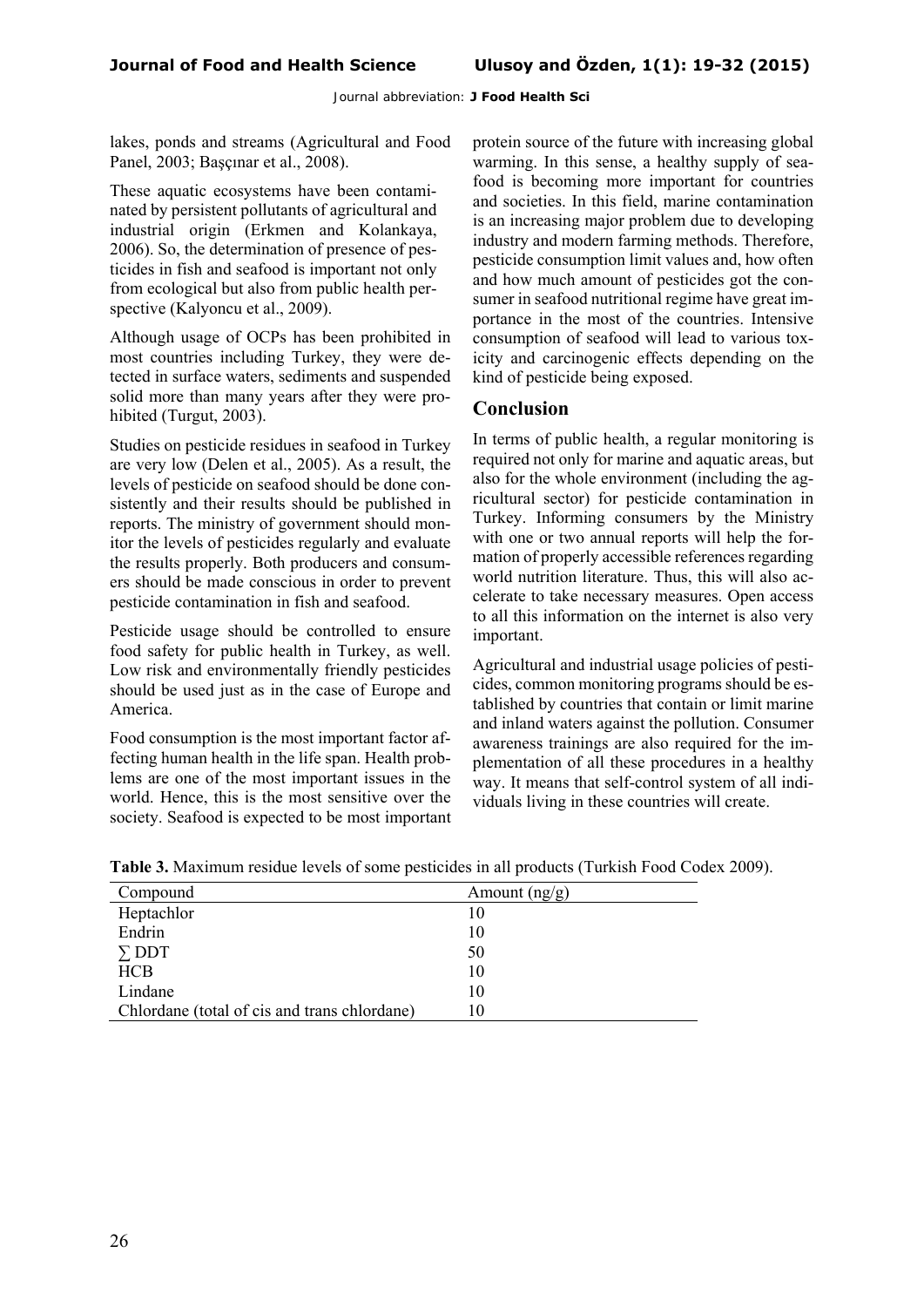#### Journal abbreviation: **J Food Health Sci**

**Table 4.** OCPs concentrations in marine organisms from various geographical locations in Turkey (ng/g)

| <b>Sampling sites</b>                                             | <b>Species analyzed</b>              | Aldrin<br>ng/g   | Heptachlor<br>Epoxide<br>ng/g | <b>Dieldrin</b><br>ng/g | <b>Endrin</b><br>ng/g | $pp'$ -DDT<br>ng/g | pp'-DDD<br>ng/g | $pp'$ - $\overline{DDE}$<br>ng/g  | $\Sigma$ DDT<br>ng/g | HCB<br>ng/g         | Lindane<br>ng/g  | sulphate<br>ng/g         | <b>Endosulfan References</b>  |
|-------------------------------------------------------------------|--------------------------------------|------------------|-------------------------------|-------------------------|-----------------------|--------------------|-----------------|-----------------------------------|----------------------|---------------------|------------------|--------------------------|-------------------------------|
| <b>Istanbul Markets</b>                                           | Canned fish (Sardine)-               |                  | $\sim$                        | $0.4 - 0.5$             | 0.2                   | $0.3 - 0.5$        | $4.1 - 1$       | $11.1 - 6.2$                      | $17.1 - 7.6$         | $0.3 - 1.1$         |                  |                          | Özden et al., 2001            |
| (Is the largest city in Turkey)                                   |                                      |                  |                               |                         |                       |                    |                 |                                   |                      |                     |                  |                          |                               |
| Istanbul Markets                                                  | Canned fish                          |                  |                               | $1.4 - 0.3$             | 0.5                   | $1.8 - 1.7$        | $9.7 - 4.0$     | 13.6-7.5                          | 28.2-13.8            | $1.1 - 0.4$         |                  |                          | Özden et al., 2001            |
| (Is the largest city in Turkey)                                   | (Anchovy)                            |                  |                               |                         |                       |                    |                 |                                   |                      |                     |                  |                          |                               |
| Istanbul Markets                                                  | Canned fish                          |                  |                               | 2.1                     | nd                    | $0.1 - 0.03$       | 72.3            | 6.9                               | 146.6                | 2                   |                  |                          | Özden et al., 2001            |
| (Is the largest city in Turkey)                                   | (Pelamide)                           |                  |                               |                         |                       |                    |                 |                                   |                      |                     |                  |                          |                               |
| Istanbul Markets                                                  | Canned fish (Trout) -                |                  |                               | 0.2                     | nd                    | $0.1 - 0.03$       | 2.4             | 3.7                               | 8.3                  | 16.4                |                  |                          | Özden et al., 2001            |
| (Is the largest city in Turkey)                                   |                                      |                  |                               |                         |                       |                    |                 |                                   |                      |                     |                  |                          |                               |
| Istanbul Bosporus                                                 | <b>Mytillus</b><br>galloprovincialis |                  |                               | 0.4                     | 0.8                   |                    | 7.4             | 4.6                               | 130                  | 0.2                 |                  |                          | Özden et al., 2002            |
| Sir Dam Lake                                                      | Cyprinus carpio                      |                  |                               |                         |                       | nd-1.23            | $0.35 - 13.0$   | $4 - 156$                         |                      | $0.03 - 0.41$       | nd-0.67          |                          | Erdogrul et al., 2005         |
| Marmara Sea                                                       | Anchovy                              |                  |                               |                         |                       | 23.60              | 79.54           | 92.34                             | $\blacksquare$       | 4.92                |                  |                          | Coelhan et al., 2006          |
| Marmara Sea                                                       | Horse Mackerel                       |                  |                               |                         |                       | 67.55              | 146.45          | 144.18                            |                      | 6.91                |                  |                          | Coelhan et al., 2006          |
| Marmara Sea                                                       | Young Bluefish                       |                  |                               |                         |                       | 85.86              | 203.72          | 211.68                            |                      | 11.15               |                  | $\overline{\phantom{a}}$ | Coelhan et al., 2006          |
| İzmit Gulf                                                        | FWhiting)                            |                  |                               |                         |                       |                    |                 |                                   | 46.74-3377.50        |                     |                  |                          | Çakıroğulları, 2006           |
| İzmit Gulf                                                        | Horse Mackerels                      | $\blacksquare$   |                               |                         |                       |                    |                 |                                   | 42.85-2086.97        |                     |                  |                          | Çakıroğulları, 2006           |
| Meriç Delta                                                       | Cyprinus carpio                      | nd               | $3.041 - 1.25$                | 17.78-1.35              | 31.5-8.06             | 52.45-2.68         | nd-8.83         | 14.03-2.2                         | 6.14-62.25           | $\sim$              | 2.49-0.49        | 40.4-4.23                | Erkmen and<br>Kolankaya, 2006 |
| The mid Black Sea coast of<br>Turkey                              | <b>Mytilus</b><br>galloprovincialis  | $< 0.12 - 0.879$ | $< 0.05 - 2.419$              | < 0.12                  | $< 0.15 - 7.782$      | < 0.18             |                 | $< 0.18 - 14.015$ $< 0.12 - 0.23$ |                      | $< 0.10 - 0.364$    | $< 0.12 - 1.511$ | $< 0.10 - 0.80$          | Ozkoc et al. 2007             |
| Konya Markets (Anatolia<br>part)                                  | Horse Mackerel                       | 16.1             | 16.3                          | 12.6                    | 3.26                  | 4.14               | nd              | 19.2                              |                      |                     | 5.4              |                          | Kalyoncu et al., 2009         |
| Istanbul Strait in the Marmara Mytilus<br>Sea<br>nd: not detected | galloprovincialis                    | 0.00288-0.13     | 0.0162-0.0764                 | 0.0554-0.386            | 0.0418-0.0503         | $\sim$             |                 |                                   |                      | $0.00833 - 0.116$ - |                  |                          | Okay et al. 2011              |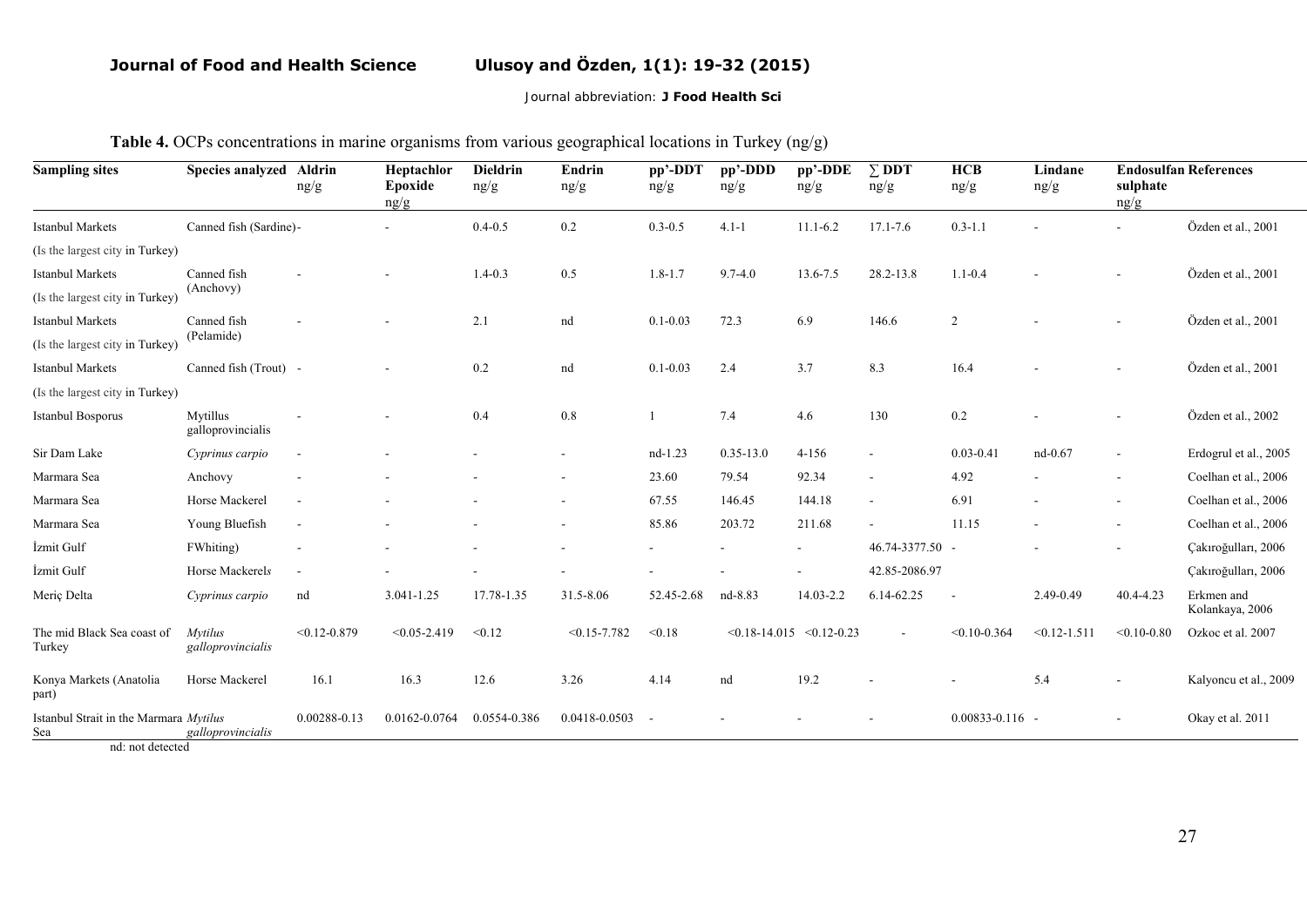#### Journal abbreviation: **J Food Health Sci**

| <b>Table 5.</b> PCB concentrations in marine organisms from various geographical locations in Turkey $(ng/g)$ |  |  |  |
|---------------------------------------------------------------------------------------------------------------|--|--|--|
|---------------------------------------------------------------------------------------------------------------|--|--|--|

| <b>Sampling sites</b>                                                                                                                                                          | <b>Species analyzed</b>                                                                                                                                       | <b>PCB-28</b><br>ng/g                                                                 | <b>PCB-52</b><br>ng/g                                                         | <b>PCB-180</b><br>ng/g                                                         | <b>PCB-138</b><br>ng/g                                                                 | <b>PCB-153</b><br>ng/g                                                            | <b>Sum PCBs</b><br>ng/g                                 | <b>References</b>                                                                                                                                                                                                  |
|--------------------------------------------------------------------------------------------------------------------------------------------------------------------------------|---------------------------------------------------------------------------------------------------------------------------------------------------------------|---------------------------------------------------------------------------------------|-------------------------------------------------------------------------------|--------------------------------------------------------------------------------|----------------------------------------------------------------------------------------|-----------------------------------------------------------------------------------|---------------------------------------------------------|--------------------------------------------------------------------------------------------------------------------------------------------------------------------------------------------------------------------|
| Istanbul Markets (Is the largest<br>city in Turkey)                                                                                                                            | Canned fish (Sardine)                                                                                                                                         | $0.2 - 0.6$                                                                           | $0.3 - 1.5$                                                                   | $0.3 - 0.6$                                                                    | 1.3                                                                                    | $0.5 - 1$                                                                         | $\overline{\phantom{0}}$                                | Özden et al., 2001                                                                                                                                                                                                 |
| Istanbul Markets (Is the largest<br>city in Turkey)                                                                                                                            | Canned fish (Anchovy)                                                                                                                                         | $0.3 - 0.8$                                                                           | $0.2 - 7.9$                                                                   | $0.5 - 1$                                                                      | $0.5 - 1.9$                                                                            | $1 - 2.5$                                                                         |                                                         | Özden et al., 2001                                                                                                                                                                                                 |
| Istanbul Markets (Is the largest<br>city in Turkey)                                                                                                                            | Canned fish (Pelamide)                                                                                                                                        | 0.3                                                                                   | nd                                                                            | 1.8                                                                            | 4.2                                                                                    | 5.9                                                                               |                                                         | Özden et al., 2001                                                                                                                                                                                                 |
| Istanbul Bosporus                                                                                                                                                              | Mytillus galloprovincialis                                                                                                                                    | nd                                                                                    | $0.1 - 1.5$                                                                   | 0.1                                                                            | $0.5 - 0.7$                                                                            | $0.6 - 1.4$                                                                       | $\overline{\phantom{0}}$                                | Özden et al., 2002                                                                                                                                                                                                 |
| Sir Dam Lake<br>Marmara Sea<br>Marmara Sea<br>Marmara Sea<br>İzmit Gulf<br>İzmit Gulf<br>Istanbul Strait in the Marmara Sea<br>Hirfanlı<br>Dam Lake<br>Samsun Region of Turkey | Cyprinus carpio<br>Anchovy<br>Horse Mackerel<br>Young Bluefish<br>Whiting<br>Horse Mackerel<br>Mytilus galloprovincialis<br>Atherina boveri<br>Mugil cephalus | 0.83<br>9.18<br>9.27<br>nd-411.10<br>nd-78.73<br>0.0615-0.409<br>0.12<br>0.093-0.2146 | ٠<br>9.64<br>9.73<br>5.34<br>nd-2008.07<br>nd-408.15<br>0.0432-0.271<br>0.118 | 4.52<br>20.00<br>16.70<br>nd-265.00<br>41.16<br>0.144-1.041<br>0.0911<br>0.444 | 16.60<br>60.36<br>60.10<br>396.82<br>91.66<br>0.00418-0.0503<br>0.187<br>0.0288-0.0604 | 14.11<br>51.45<br>49.21<br>477.67<br>197.32<br>0.303-2.144<br>0.273<br>$0.0431 -$ | 0.94<br>63.30<br>209.36<br>196.06<br>1.039-5.4<br>1.784 | Erdogrul et al., 2005<br>Coelhan et al., 2006<br>Coelhan et al., 2006<br>Coelhan et al., 2006<br>Çakıroğulları, 2006<br>Çakıroğulları, 2006<br>Okay et al. 2009<br>Cakıroğulları et al., 2011<br>Aksoy et al. 2012 |
| Samsun Region of Turkey                                                                                                                                                        | Salmo salar                                                                                                                                                   | 0.031-0.4915                                                                          |                                                                               |                                                                                |                                                                                        | 0.3116                                                                            | 0.9803                                                  | Aksoy et al. 2012                                                                                                                                                                                                  |

nd: not detected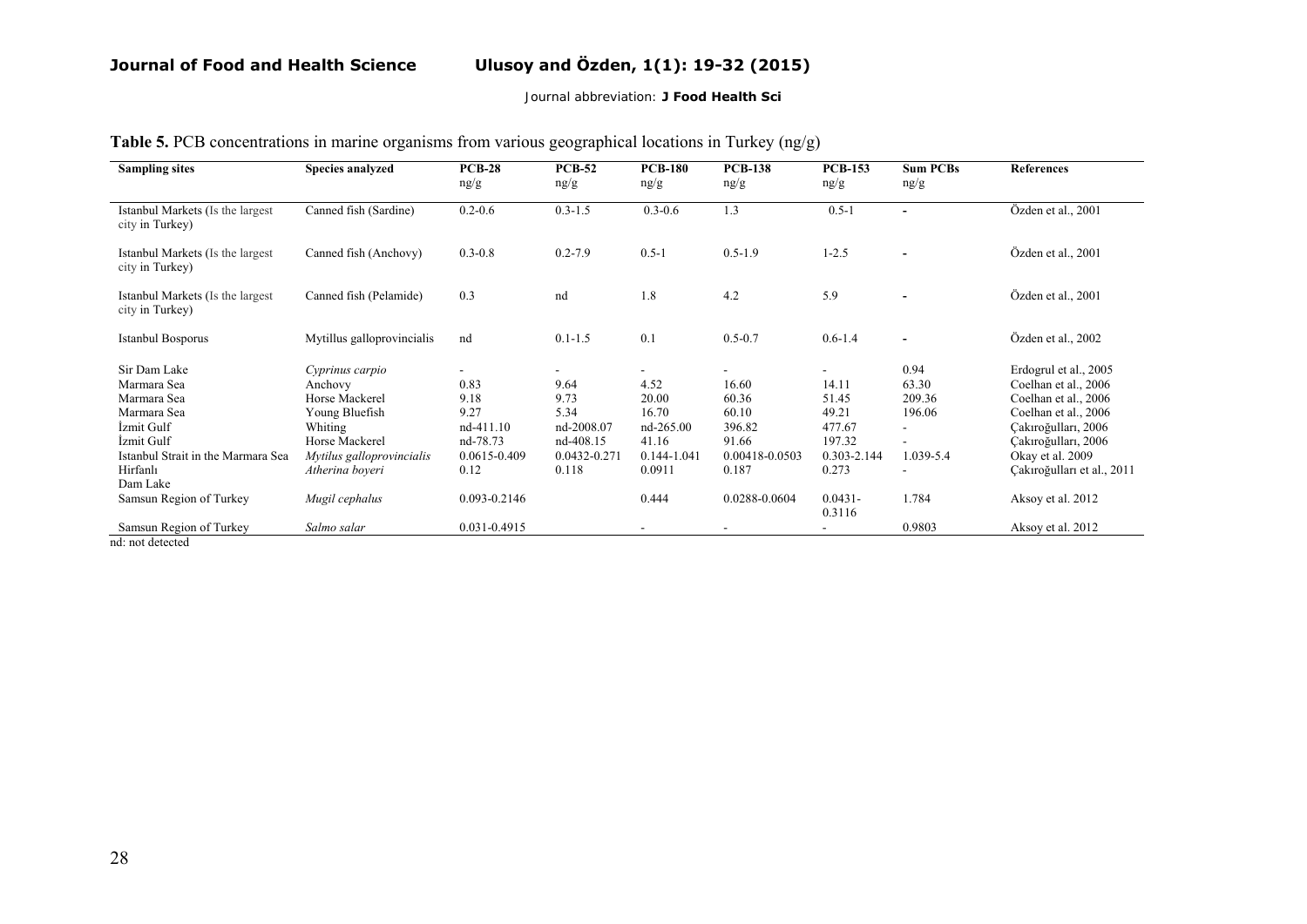#### **References**

- Ağca, İ. (2006): Konya'da satılan bazı balık türlerinde organoklorlu bazı pestisit kalıntılarının tayini. M.A. Thesis, Department of Biology, University of Selçuk.
- Aksoy, A., Guvenc, D., Yavuz, O., Das, Y.K., Atmaca, E. (2012): Seasonal variation of polychlorinated biphenyls and organochlorine pesticide levels of sea and cultured farm fish in the Samsun Region of Turkey. *Bulletin of Environmental Contamination and Toxicology*, 88: 842- 849.
- Aktumsek, A., Kara, H., Huseyin Kara, Nizamlioglu, F., Dinç, I. (2002): Monitoring of organochlorine pesticide residues in pikeperch, *Stizostedion lucioperca L.* in Beyşehir Lake (Central Anatolia). *Environmental Technology*, 23: 391-394.
- Arslan, S. (2009): Bitkisel kaynaklı aktif karbon ile pestisit giderimi. M.A. Thesis, Department of Chemical Engineering, Yıldız Technical University.
- Atamanalp, M., Yanık, T. (2001): Pestisitlerin Cyprinidae'lere toksik etkileri. *Ege Journal of Fisheries & Aquatic Science,* 3(4): 555- 563.
- Ayas, Z. (2007): Review on DDT and its residues in Turkey's wetlands. *Journal of Environmental Biology*, 28: 707-715.
- Barlas, H., Coelhan, M., Bayat, C. (2000): Marmara Denizi'ndeki bazı balıklarda pestisit kirliliği düzeylerinin belirlenmesi. *The Symposium the Marmara Sea 2000,* 11- 12 November, İstanbul.
- Başçınar, N., Gumrukcu, F., Okumus, I. (2008): Genç gökkuşağı alabalıklarında (Oncorhynchus mykiss Walbaum) yemleme stratejisi üzerine bir çalışma. *Journal of Fisheries Sciences.com*, 2: 224- 232.
- Başpınar, H., Durmusoglu, E., Yıldırım, E.M. (2010): Türkiye'de tarım ilaçları üretim ve kullanımı.Turkey agricultural engineering

VII Technical Congress, 11-15 January 2010, Ankara.

- Bocio, A., Llobet, J.M., Domingo, J.L., Corbella, J., Teixido, A., Casas, C. (2003): Polybrominated diphenyl ethers (PBDEs) in foodstuffs: Human exposure through the diet. *Journal of Agricultural and Food Chemistry,* 51: 3191-3195.
- Boscolo, R., Cacciatore, F., Berto, D., Giani, M. (2007): Polychlorinated biphenyls in clams *Tapes philippinarum* cultured in the Venice Lagoon (Italy): Contamination levels and dietary exposure assessment. *Food and Chemical Toxicology*, 45: 1065-1075.
- Bulut, S., Erdoğmuş, S.F., Konuk, M., Cemek, M. (2010): The Organochlorine pesticide residues in the drinking waters, of Afyonkarahisar, Turkey. *Ekoloji,* 74: 24-31.
- Bulut, H., Tamer, A. (1996): Pestisit kullanımının azaltılması ile ilgili politika ve stratejiler. *II. Symposium National Pest Eradication Chemicals*, 18-20 November, Ankara.
- Carvalho, F.P. (2006): Agriculture, pesticides, food security and food safety. *Environmental Science and Policy,* 9: 685- 692.
- Chopra, A.K., Sharma, M.K., Chamoli, S. (2010): Bioaccumulation of organochlorine pesticides in aquatic system- an overview*. Environmental Monitoring and Assessment,*  173 (1-4): 905-916.
- Coelhan, M., Strohmeier, J., Barlas, H. (2006): Organochlorine levels in edible fish from the Marmara Sea, Turkey. *Environment International,* 32: 775-780.
- Çakırogulları, G.C. (2006): İzmit Körfezi'nde su, sediment, mezgit (Gadus merlangus L.1758) ve istavrit (Trachurus mediterraneus S.1868) balıklarında poliklorlu bifeniller ile DDT'nin saptanması. M.A. Thesis, Department of Seafood, Ankara University.
- Çakırogulları, G.C., Kılıç, D., Uçar, Y. (2010): Levels of polychlorinated dibenzo-pdioxins, dibenzo-p-furans and polychlorinated biphenyls in farmed sea bass (*Dicentrarchus labrax*) and sea bream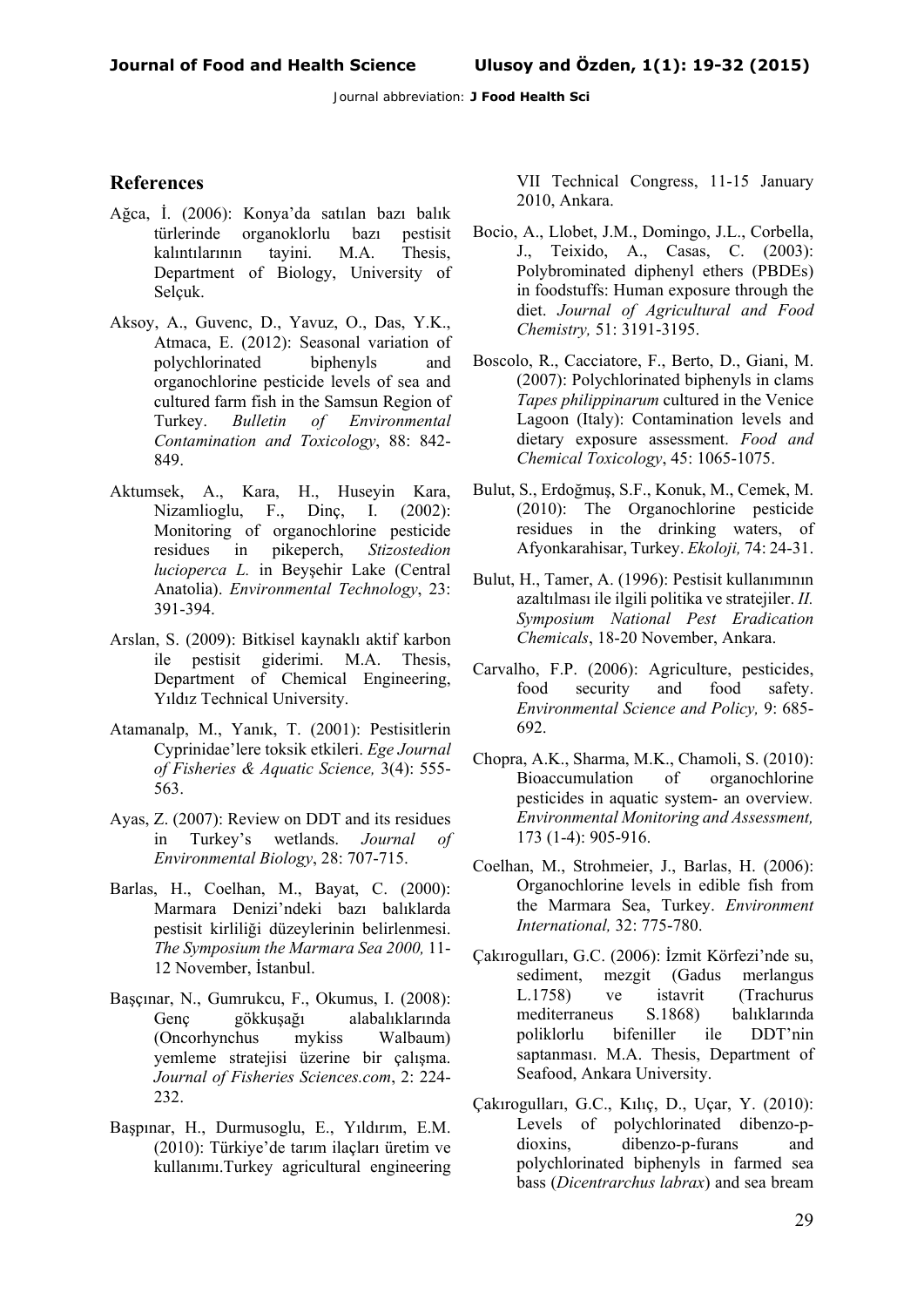Journal abbreviation: **J Food Health Sci** 

(*Sparus aurata*) from Turkey. *Food Control*, 21: 1245-1249.

- Çakıroğulları, G.Ç., Uçar, Y., Kılıç, D. (2011): PCDD, PCDF and PCB contamination in *Atherina boyeri* (Risso, 1810) from Turkey. *Food Control*, 22: 67-71.
- Delen, N., Durmuşoğlu, E., Güncan, A., Güngör, N., Turgut, C., Burçak, A. (2005) Türkiye'de pestisit kullanımı kalıntı ve organizmalarda duyarlılık azalışı sorunları. Turkey Agricultural Engineering Sixth Technical Congress, 3-7 January, Ankara.
- DPMARA (Department of Publication of the Ministry of the Agriculture and Rurl Areas)  $(2011)$ : http://turkiyeharitalar.blogspot.com/2011/1 1/turkiye-tarmsal-uretim-haritas.html (accessed January 30, 2013).
- DPT (Turkish Prime Ministry-State Planning Organization) (2001): Eight Plan of Fiveyear Development. Chemical Industry (Pesticides) Special Commission Report, Ankara.
- DPT (Turkish Prime Ministry-State Planning Organization) (2008): Ninth Plan of Development. Chemical Industry Special Commission, Fertilizer-Pesticide Working Group Report, Ankara.
- Erdoğan, B.Y. (2010): Samsun'da yaygın olarak kullanılan pestisitlerin sağlığa ve çevreye etkileri. *Alınteri*, 19(B): 28-35.
- Erkmen, B., Kolankaya, D. (2006): Determination of organochlorine pesticide residues in water, sediment and fish samples from the Meriç Delta, Turkey. *International Journal of Environmental Analytical Chemistry*, 86: 161-169.
- Ezemonye, L.I., Ikpesu, T.O., Tongo,I. (2009): Distribution of endosulfan in water, sediment and fish from Warri river, Niger delta, Nigeria. *African Journal of Ecology,* 48: 248-254.
- Flandysz, J., Wyrzykkowska, B., Worzocha, J., Barska, I., Garbacik-Wesolowska, A., Szefer, P. (2004): Organochlorine pesticides and PCBs in perch Perca Fluviatilis from the Odra/Oder River estuary, Baltic Sea. *Food Chemistry,* 87: 17-23.
- FAO (Food and Agriculture Organization of the United Nations) (2002): International code of conduct on the distribution and use of pesticides (Release date 2010-9-25). http://www.fao.org/docrep/005/Y4544E/y4 544e00.htm (accessed January 30, 2013).
- FAO (Food and Agriculture Organization of the United Nations) (2011): FAOSTAT. Pesticide Consumption 1990-2011, (Release date: 24 April 2012). http://faostat.fao.org/site/424/default.aspx# ancor (accessed November 17, 2012).
- Ferrante, M.C., Clausi, M.T., Meli, R., Fusco, G., Naccari, C., Lucisano, A. (2010): Polychlorinated biphenyls and organochlorine pesticides in European eel (*Anguilla anguilla*) from the Garigliano River (Campania region, Italy). *Chemosphere*, 78: 709-716.
- Güvenc, D., Aksoy, A. (2007): Poliklorlu bifenillerin toksikolojisi. *Veteriner Hekimler Derneği Dergisi*, 78: 18-25.
- Hamilton, D., Crossley, S. (2004): Pesticide Residues in Food and Drinking Water Human Exposure and Risks. John Wiley & Sons Ltd., England.
- Harvey, J., Harwell, L., Summers, J.K. (2008): Contaminant concentrations in whole-body fish and shellfish US estuaries*. Environmental Monitoring and Assessment,* 137: 403-412.
- Kalyoncu, L., Agca, İ., Aktümsek, A. (2009): Some organochlorine pesticide residues in fish species in Konya, Turkey. *Chemosphere*, 74: 885-889.
- Karakaya, M., Boyraz, N. (1992): Gıda kirlenmesinde pestisitler ve korunma yolları. *Çevre Dergisi*, 4: 11-15.
- Kaya, H. (2007): Atikhisar Barajı ve Sarıçay'da pestisit ve evsel kirliliğin araştırılması. M.A. Thesis, Department of Seafood, Çanakkale Onsekiz Mart University.
- Kınık, Ö. (2002): Süt ve Ürünlerinde Pestisitler, TMMOB. *Gıda Mühendisliği Dergisi*, 6: 31-38.
- Kurşun, Ö., MOR, F. (2009): Aperspective on the potential health risks of dioxin in human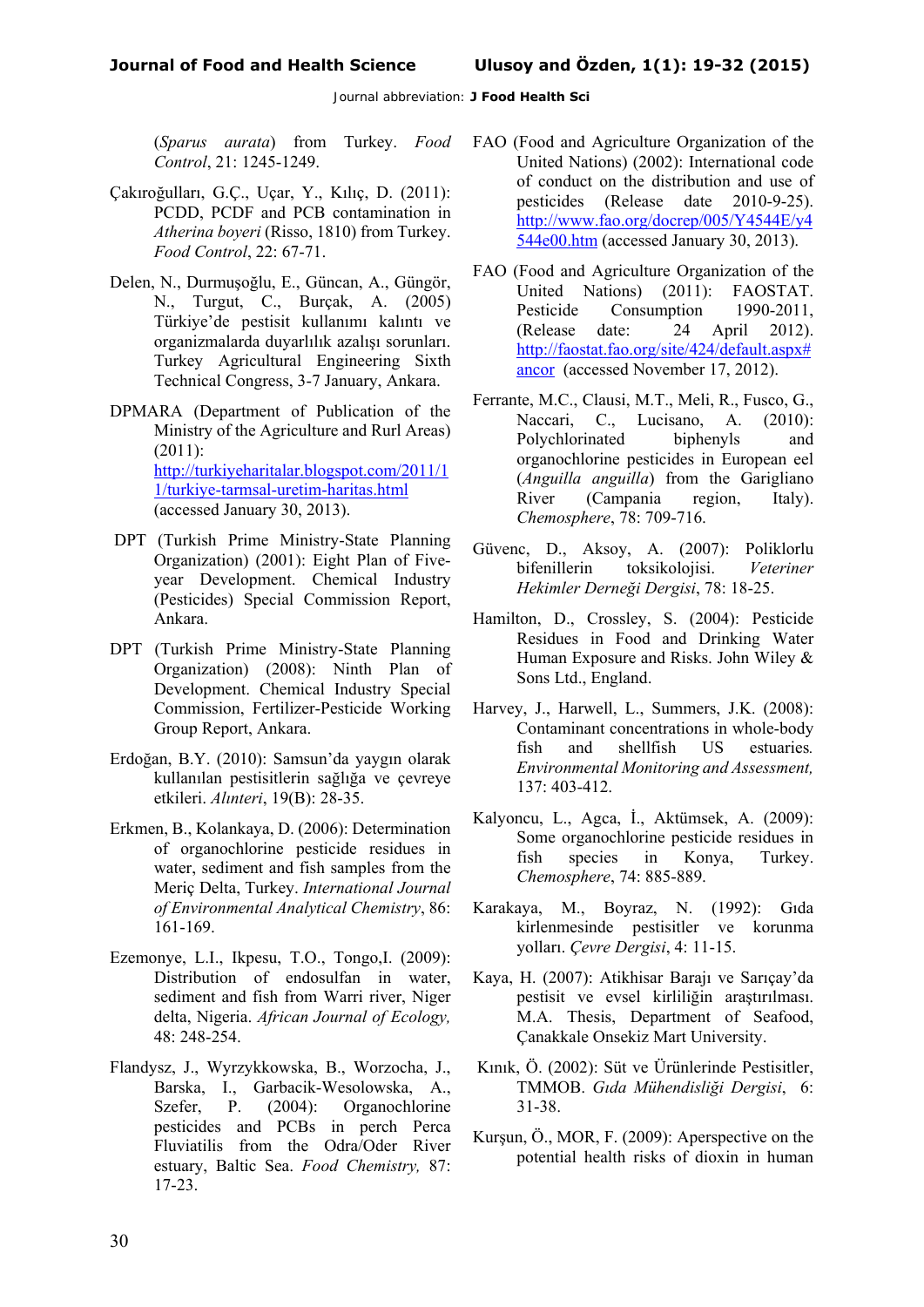food. *Uludag University Journal of Faculty of Veterinary Medicine,* 28: 43-47.

- Liu, Z., Zhong, H., Tao, M., Yang, S., Wang, L., Liu, Y., Ma, D., He, Z. (2010): Organochlorine pesticides in consumer fish and mollusks of lianoning province, China: Distribution and human exposure implications. *Archives of Environmental Contamination and Toxicology*, 59: 444- 453.
- Llobet Juan, M.., Domingo, J.L., Bocio, A., Casas, C., Teixido, A., Müller, L. (2003): Human exposure to dioxins through the diet in Catalonia, Spain: Carcinogenic and noncarcinogenic risk. *Chemosphere*, 50: 1193- 1200.
- Mathur, N., Pandey, G., Jain, G.C. (2010): Pesticides: A review of the male reproductive toxicity. Journal *of Herbal Medicine and Toxicology,* 4(1): 1-8.
- Mead, P.S., Slutsker, L., Dietz, V., McCaig, L.F., Bresee, J.S., Shapiro, C., Griffin, P.M., Tauxe, R.V. (1999): Food-related illness and death in the United States. *Emerging Infectious Diseases*, 5: 607-625.
- Okay, O.S., Karacık, B., Başak, S., Henkelmann, B., Bernhöft, S., Shcramm, K.W. (2009): PCB and PCDD/F in sediments and mussels of the Istanbul Strait (Turkey). *Chemosphere*, 76: 159-166.
- Okay, O.S., Karacık, B., Henkelmann, B., Shcramm, K.W. (2011): Distribution of organochlorine pesticides in sediments and mussels from the Istanbul strait. *Environmental Monitoring and Assessment*, 176: 51-65.
- Özçelik, B., Uygun, Ü., Bayram, B. (2011): Handbook of Seafood Quality, Safety and Health Applications. In: Alasalvar, C., Shahidi, F., Miyashita, K., Wanasundara, U. (Eds.), Seafoods and Environmental Contaminants. Wiley-Blackwell Publishing Ltd., UK, pp. 303-311.
- Özden, Ö., Kruse, R., Erkan, N. (2001): Vorkommen von Rükständen an Organochlor-Pestiziden, Nitromoschusverbindungen und Polychlorierten Biphenylen in türkischen

Fisdauerkonserven. *Deutsche Tierärztliche Wochenschrift*, 108: 159-163.

- Özden, Ö., Kruse, R., Erkan, N. (2002): Bestimmung von Organochlor-Pestiziden und Polychlorierten Biphenylen in Miesmuscheln*. Deutsche Lebensmittel-Rundschau*, 98: 215-220.
- Saler, S. (2006): Pestisitlerin akuatik omurgasızlar üzerine etkisi. *Sümder Dergisi*, 25-26: 28- 32.
- Seyran, A., Erişir, M. (2008): Poliklorlu bifeniller ve sağlık üzerine etkileri. *Fırat University Veterinary Journal of Health Sciences*, 22  $(1)$ : 33-40.
- Smith, A.G., Gangolli, S.D. (2002): Organochlorine chemicals in seafood: Occurrence and health concerns. *Food and Chemical Toxicology*, 40: 767-779.
- Storelli, M.M. (2008): Potential human health risks from metals (Hg, Cd and Pb) and polychlorinated biphenyls (PCBs) via seafood consumption: Estimation of target hazard quotients (THQs) and toxic equivalents (TEQs). *Food and Chemical Toxicology,* 46: 2782-2788.
- Syasina, I. G. (2003): Organochlorine pesticides in fishes and mollusks from lower reaches of the Tumen River and of the contiguous part of Peter the Great Bay (Sea of Japan). *Ecology*, 29: 23-30.
- Sweilum, M.A. (2006): Effect of sublethal toxicity of some pesticides on growth parameters, haematological properties and total production of Nile tilapia (*Oreochromis niloticus* L.) and water quality of ponds. *Aquaculture Research*, 37: 1079-1089.
- Wilson, J.S., Tsunehiro, O. (2004): To Spray or not to spray: Pesticides, banana exports, and food safety. *Food Policy,* 29: 131-146.
- Takazawa, Y., Tanaka, A., Shibata, Y. (2008): Organochlorine pesticides in muscle of rainbow trout from remote Japanese Lake and their potential risk on human health. *Water, Air and Soil Pollution*, 187: 31-40.
- Tarım ve Gıda Paneli Son Rapor (2003): Tübitak vizyon 2023 bilim ve teknoloji öngörüsü